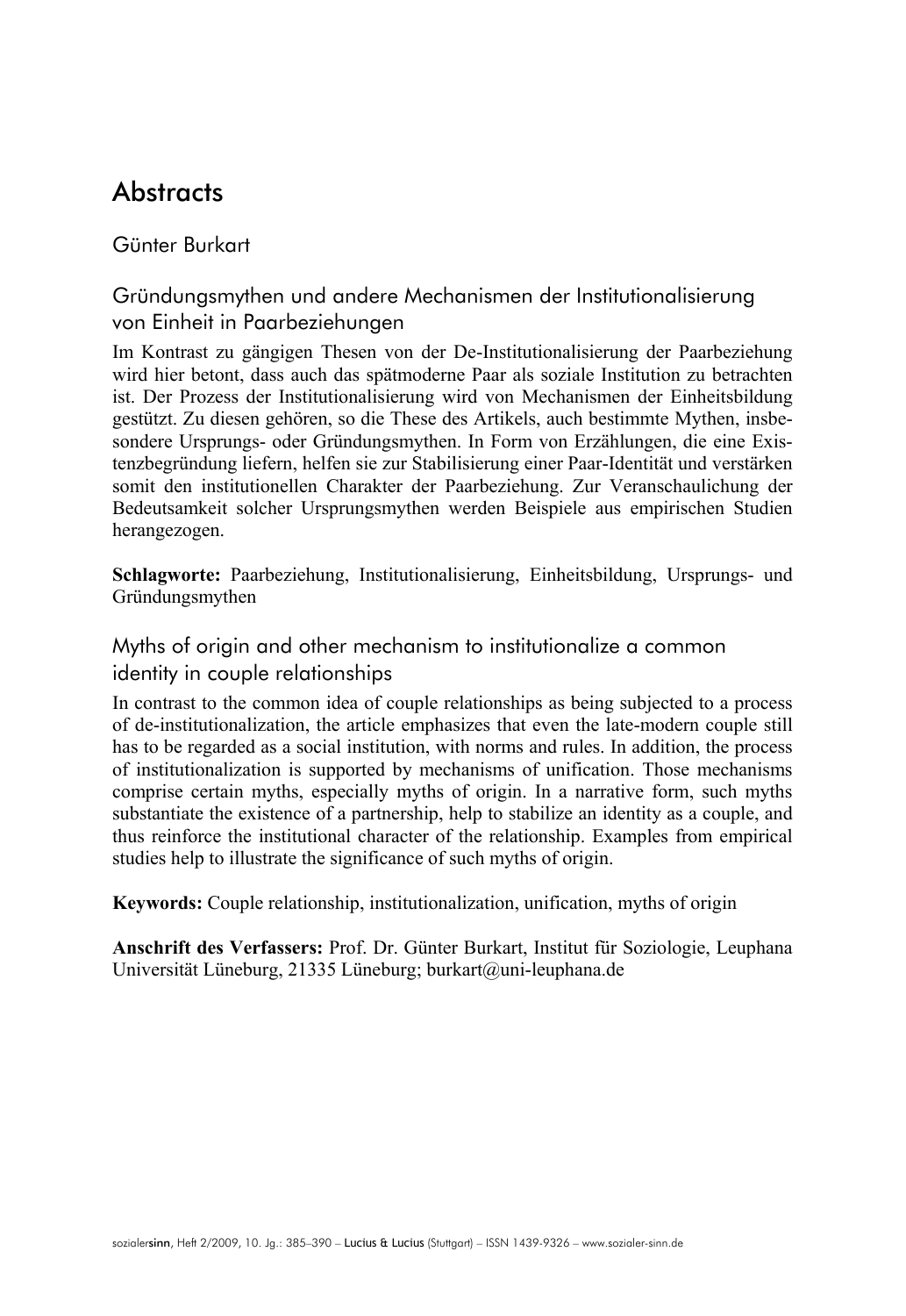#### 386 sozialersinn 10 (2009): 385–390

Bruno Hildenbrand

Familie und Beschleunigung

Während die einen Generaltrend der Beschleunigung ausmachen, der alle gesellschaftlichen Teilbereiche erfasse, konstatieren andere, dass das Gleichzeitige ungleichzeitig sei. Diese Kontroverse wird am Beispiel der Familie behandelt. Ergebnis ist, dass es auch in beschleunigten Gesellschaften Reservate gibt, die sich Familien geschaffen haben, um gegen die Zumutungen der Beschleunigung eine individuelle und differenzierte Zeitstruktur zu behaupten.

**Schlagworte:** Familie, Beschleunigung, Zeit, Ungleichzeitigkeit

#### Families and the increase in social tempo

While some see a general tendency towards acceleration that embraces all societal sections, others maintain that the simultaneous is the non-simultaneous. This controversial discussion is exemplified by the family – with the result that, even in accelerated societies, there are reservations that have been created by families in order to defend their individual and differenciated time structure against the unreasonable demands from acceleration.

**Keywords:** Family, Acceleration, Time

**Anschrift des Verfassers:** Prof. Dr. Bruno Hildenbrand, Institut für Soziologie, Friedrich-Schiller-Universität Jena, Carl-Zeiß-Straße 2, 07743 Jena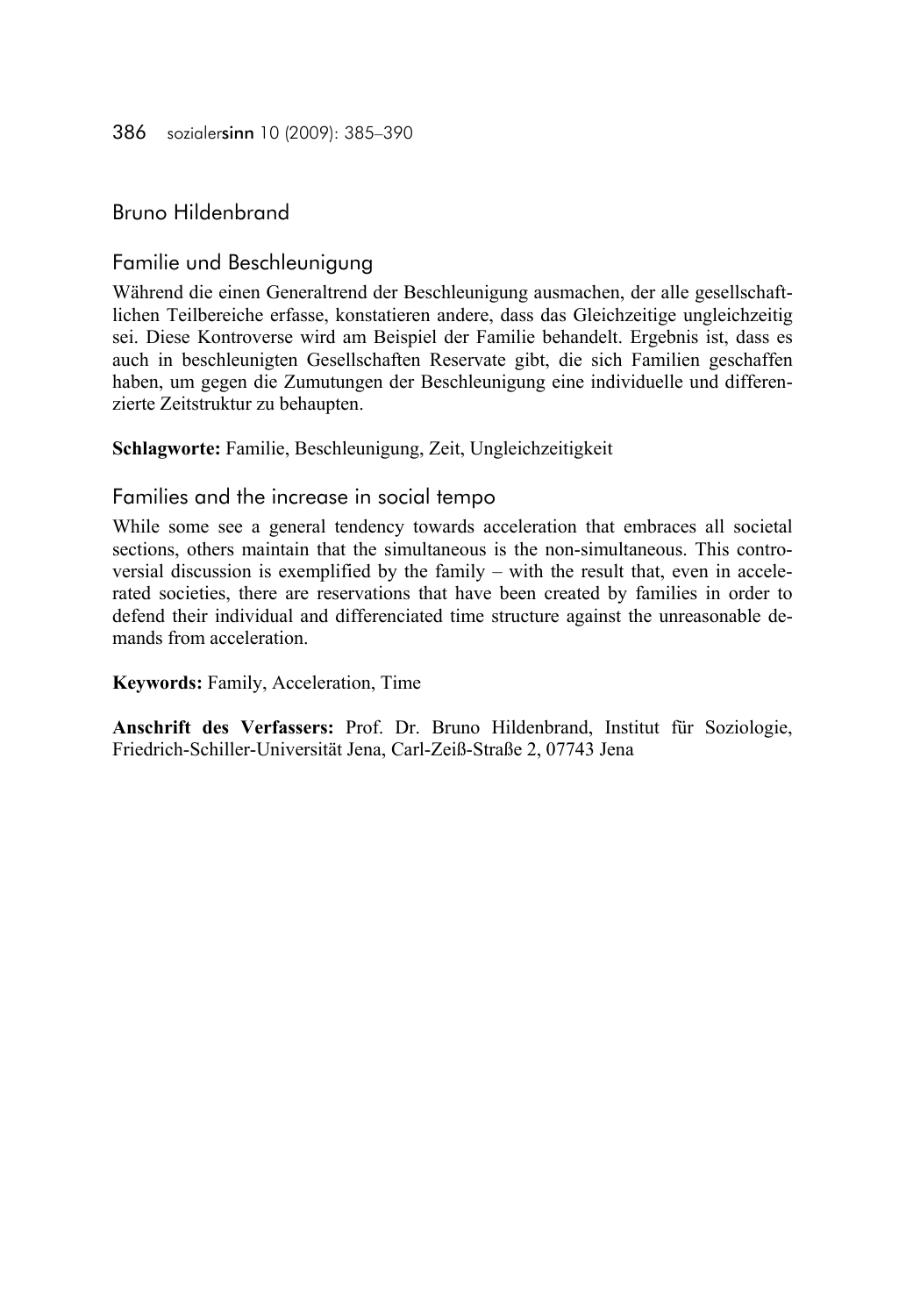### Kai-Olaf Maiwald

Paarbildung als Selbst-Institutionalisierung. Eine exemplarische Fallanalyse

Der Beitrag kritisiert die verbreitete Vorstellung, dass moderne Paarbeziehungen nach dem weitgehenden Rückzug normativer Vorgaben und ökonomischer Motive nur noch durch das Liebesgefühl zusammengehalten werden. Das sei der Grund für ihre Fragilität. Demgegenüber wird hier die Annahme vertreten, dass Paarbeziehungen eine innere Stabilität ausbilden können, die relativ unabhängig von äußeren "Stützen" ist. In Prozessen der Paarbildung findet im Fall ihres Gelingens eine "Selbst-Institutionalisierung" als Paar statt. Anhand einer Fallanalyse wird verdeutlicht, dass sich Paarbeziehungen als sozialisatorische Beziehungen verstehen lassen, in denen gemeinsam geteilte Standards des Handelns emergieren. Diese Standards haben den Charakter sozialer Institutionen, deren Reichweite der Geltung auf die Partner beschränkt ist.

**Schlagworte:** Paarbeziehung, Liebe, Hausarbeit, geschlechtsbezogene Ungleichheit, Doing Gender, Objektive Hermeneutik, Sequenzanalyse.

The making of a couple as a process of self-institutionalization.

#### An exemplary case analysis

In this article the widespread assumption is criticized that, as a result of a retreat of norms and economic motives, modern-day couple relationships rest only on the feeling of love, which is the reason of their fragility. In contrast to that the idea is proposed that couple relationships can form a kind of inner stability that is relatively independent of external "support". A successful process of becoming a couple is characterized by a "self-institutionalization" as a couple. A case analysis is used to illustrate this point: couple relationships can be regarded as relationships of a socialisatory kind, in which shared standards of action can emerge. These standards are social institutions valid for the partners in the relationship.

**Keywords:** couple relationship, love, housework, gender inequality, doing gender, objective hermeneutics, sequential analysis.

**Anschrift des Verfassers:** Prof. Dr. Kai-Olaf Maiwald, Universität Osnabrück, Fachbereich Sozialwissenschaften, Seminarstr. 33, 49074 Osnabrück; kmaiwald@uniosnabrueck.de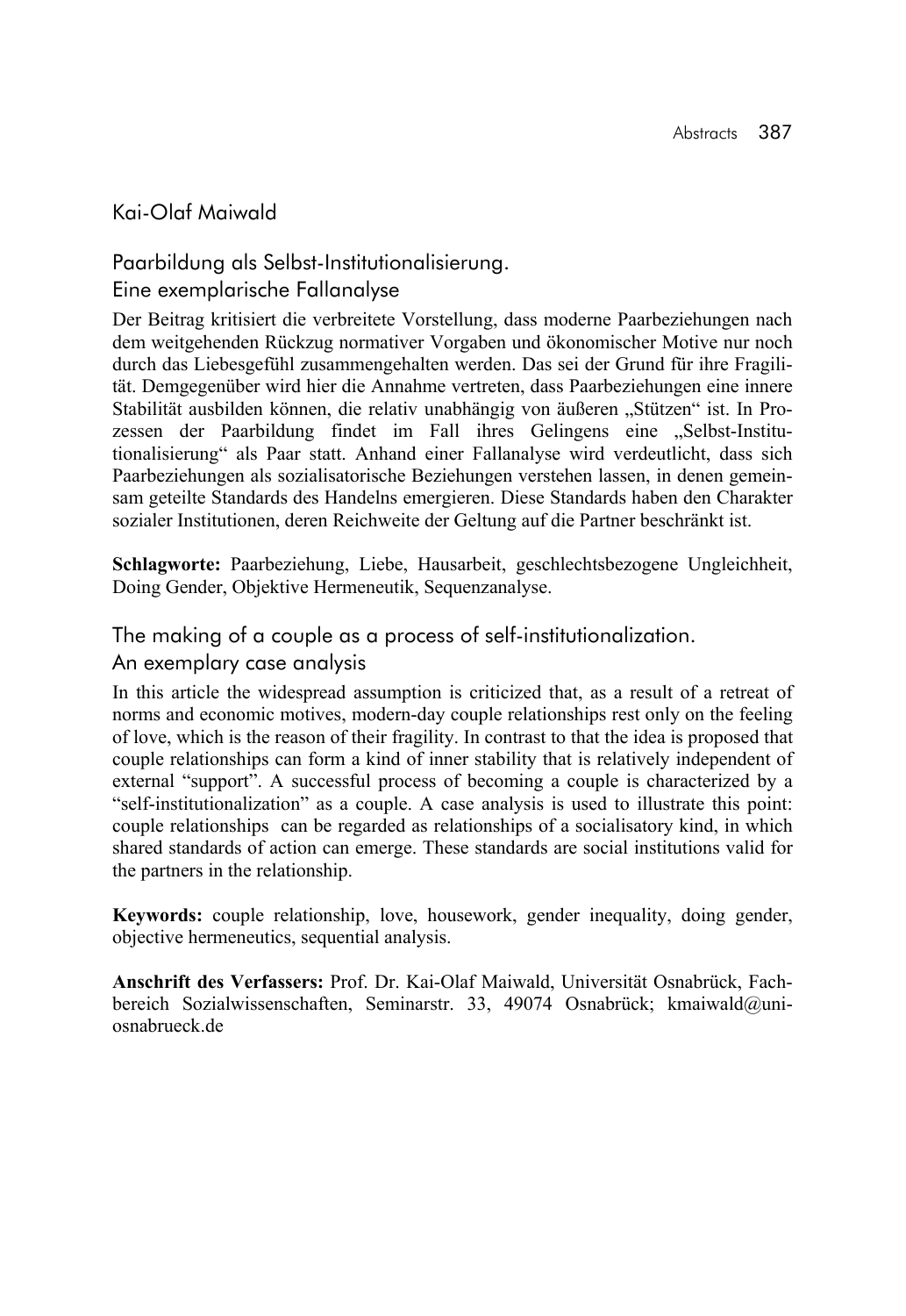388 sozialersinn 10 (2009): 385–390

Roland Becker-Lenz Silke Müller

Die Rekonstruktion von Transformationen ethischer Richtlinien der Sozialen Arbeit in der Schweiz

Die Frage, welche Funktion und Bedeutung der Berufsethik innerhalb der Sozialen Arbeit zukommt, wird sowohl innerhalb des professionssoziologischen als auch des sozialarbeiterischen Fachdiskurses kontrovers diskutiert. In der Schweiz werden Berufskodizes in relativ kurzen Zeitabständen neu gefasst beziehungsweise verändert. Im Rahmen eines laufenden Forschungsprojektes wird den Fragen nachgegangen, wie berufsethische Maximen entstehen, welche Funktionen sie haben und weshalb sie sich im Zeitverlauf transformieren. Aus diesem Projekt werden einige Analyseergebnisse vorgestellt.

**Schlagworte:** Berufsethik, objektive Hermeneutik, Professionstheorie, Rekonstruktion von Transformationen, Soziale Arbeit, Schweiz.

The Reconstruction of transformations of social work`s ethical guidelines in Switzerland

A controversially discussed question as well in the discourse of sociology of profession as in the social work discourse concerns the function and meaning of professional ethics in social work. In Switzerland ethical documents are renewed and changed during a relatively short period of time. In a currently running research project we try to answer the questions how professional ethics are established, which functions they have and for which reasons they transform in time. Some findings out of this study will be presented in this article.

**Keywords:** Professional ethics, objective hermeneutics, theory of profession, reconstruction of transformations, social work, Switzerland.

**Anschrift der Verfasser:** Prof. Dr. habil. Roland Becker-Lenz, Fachhochschule Nordwestschweiz, Hochschule für Soziale Arbeit, Riggenbachstrasse 16, 4600 Olten; roland.becker@fhnw.ch; Silke Müller, Fachhochschule Nordwestschweiz, Hochschule für Soziale Arbeit, Thiersteinerallee 57, 4053 Basel; silke.mueller@fhnw.ch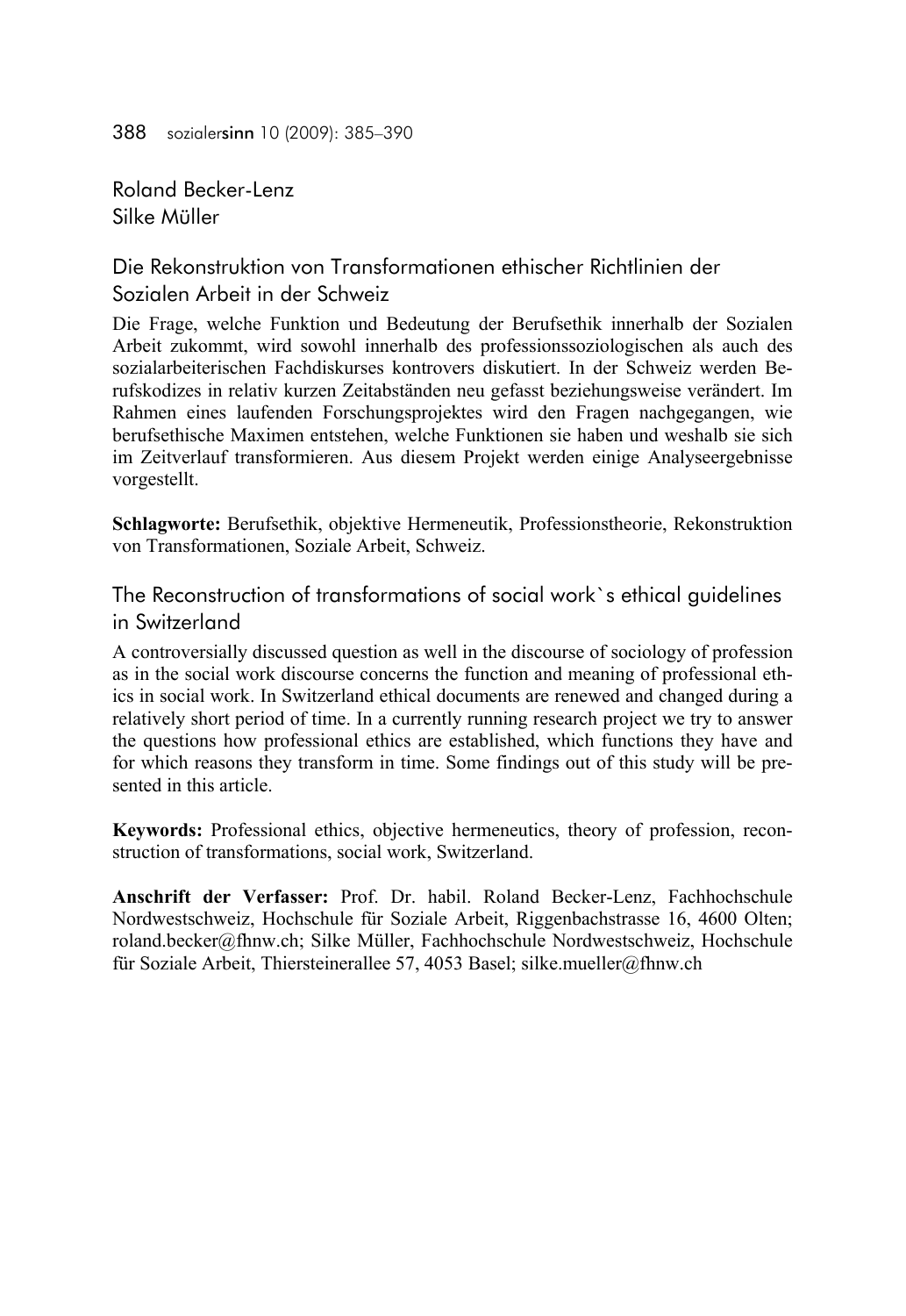# Matthias Jung

Katholizismus zwischen Traditionalität und Modernisierung.

Der Text zeigt Kontinuitäten und Veränderungen in Glaubensverständnis und -ausübung bei dem Mitglied einer katholischen Diasporagemeinde auf, wie sie sich in zwei 1997 und 2007 geführten Interviews abbilden. Nach dem Wegfall der Pfarrstelle der Gemeinde begann der Interviewee, Herr Schneider, mit der Planung und Organisation neuartiger Gottesdienste, die Elemente wie Theaterspiel und Rockmusik einbeziehen. Mit seinem Engagement vollzieht sich eine strukturelle Angleichung an eine Gruppierung in der Gemeinde, die ein traditionalistisches Glaubensmodell propagiert und sich in Gestalt eines privaten Gebetskreises versammelt. Beider Laienaktivitäten gründen, auch wenn sie inhaltlich entgegengesetzt sind, in einem durch die Diasporasituation zu erklärenden Vorrang der konkreten Gemeinde vor der Amtskirche. Die Bedeutung dieser von der klassischen "Kirchensoziologie" wie auch der Theorie einer Individualisierung der Glaubenspraxis nur ungenügend erfassten Mesoebene der konkreten Gemeinde für das Erleben und Handeln ihrer Mitglieder wird aufgezeigt und das Handeln von Herrn Schneider aus einer säkularisierungstheoretischen Perspektive diskutiert.

#### **Schlagworte:** Katholizismus, Säkularisierung

Catholicism between traditionalism and modernisation on the example of layperson's initiatives on the condition of the community's diaspora situation.

The aim of this paper is to identify consistencies and changes in the religious activities of Herr Schneider on the base of two interviews, carried out in 1997 and 2007. After the omission of the rectorate, as a parish's member he began to take the initiative in matters concerning the church, and so he planned and organised divine services, in which novel and modern elements such as dramatic performances and rock music are included. Through these activities, he is associated with the part of the community, which is open-minded about these elements, and on a structural level he develops affinities to a group, which is, in terms of content, antipodal, for it cultivates a traditionalistic conception of religion and established a private prayer group. The structural analogies of his forward-looking activities to those of the prayer group follow from the conditions of the community's diaspora situation, that involves a higher relevance of the single community rather than of the Catholic church as a whole. The significant role of the community's medium level between individual and official church for the believers' attitudes is pointed out. Finally, his biography is to be discussed from the secularisation theory's point of view.

**Keywords:** catholicism, secularisation